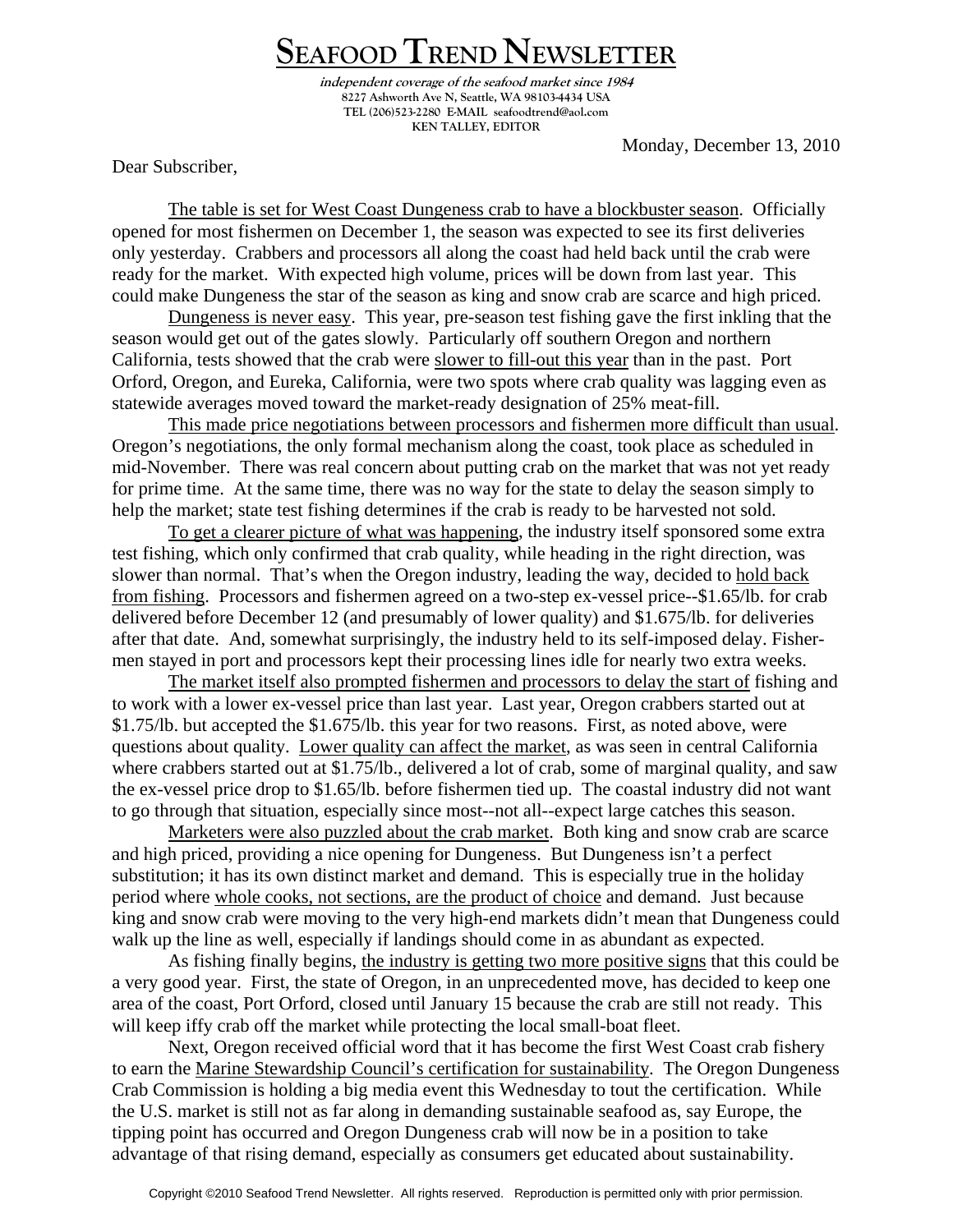King crab is a puzzlement. Wholesale prices are sky high, but many experienced marketers can't tell if the current situation and prices are real or a frenzied illusion.

One thing for certain, supply is limited. Alaska is all but over and the Barents Sea is done for now. There is some king crab coming from the Russian Far East, but marketers are nervous about that crab because of the difficulty tracing the origin of it.

In Alaska's Bristol Bay red king crab fishery, landings are at 13.3 million pounds with only 27,948 pounds to go before the total allowable catch is used up.

Imports of king crab tell the story. Through October, the most recent figures available, imports of king crab sections, all species and sources, are down 48.1% from last year to only 16.7 million pounds. That's a substantial drop in supply by any measure. Russia is the major source of imported crab, accountable for 15.5 million pounds of total imports. That total is down from last year when Russia sent in 26.3 million pounds through October.

The dearth of imports has pushed up average prices, but not as much as you might expect. The average import value through October is \$7.61/lb., up only 10.4% from last year's \$6.89/lb.

The value is rising slower than the supply is dropping for a couple of reasons. First, there are much fewer large, expensive sections available for imports. The Barents Sea fishery, for example, is still a major source of the largest sections but the supply is way down from the notto-distant past. Second, more smaller sections are coming in and although they are expensive-- 20-ups, for example, are nearly \$12/lb.--they are valued at much less than the largest sections. Finally, demand is a shadow of its former self as retailers take a pass on expensive king crab.

That's not to say king crab has completely disappeared from retail seafood cases. A major club chain, which had pioneered Barents Sea king crab, still has king crab available. But, they are 14-17s rather than 6-9s, and the retail price is a whopping \$19.99/lb., up from \$13.89/lb. just a few weeks ago and up from the \$9.99/lb. large sections were going for a few years ago.

The question still to be answered is simple: Will the market accept the high prices? The answer will come in two waves. First, holiday sales will be a signal of demand. Second, and perhaps more importantly, what happens s when sales go into their post holiday quiet period?

Halibut fishing along the Pacific Coast is over for the year, but the market is anything but quiet. Now that fresh fish are gone, frozen takes center stage--at high prices but some volume. That's especially true now that much less halibut is on the horizon for next year.

 The staff of the International Pacific Halibut Commission has set out its recommendation for the 2011 halibut season, which will be acted on at the annual meeting January 25-28.

 For 2011, recommendations call for a 19% drop compared to 2010 to 41.02 million pounds. As the table shows, halibut has been declining for

| 2011 Halibut Catch Limit Recommendations |       |       |       |       |  |
|------------------------------------------|-------|-------|-------|-------|--|
| Area                                     | 2008  | 2009  | 2010  | 2011  |  |
| 2A (WA, OR, CA)                          | 1.22  | 0.95  | 0.81  | 0.86  |  |
| 2B (BC)                                  | 9.00  | 7.63  | 7.50  | 7.65  |  |
| 2C (SE Alaska)                           | 6.21  | 5.02  | 4.40  | 2.33  |  |
| 3A (Central AK)                          | 24.33 | 21.70 | 19.99 | 14.36 |  |
| 3B (West AK)                             | 10.90 | 10.90 | 9.90  | 7.52  |  |
| 4 (Far West AK)                          | 8.85  | 7.88  | 8.07  | 8.31  |  |
| Total                                    | 60.51 | 54.08 | 50.67 | 41.02 |  |

Source: IPHC; million lbs.; 2A & 2C include sport & tribal.; 2011 proposed, others final.

several years, with next's year's recommendation down 32.2% from the level of 2008.

Major production areas of Alaska are hit the hardest. Southeast Alaska will see a 47% drop in catch, central Alaska a 28.2% drop, and western Alaska a 24% drop in the coming year.

The reduction is due to declines in some abundance indexes as well as continued refinements in the models used to assess the stocks. This likely results in greater accuracy of stock assessment, but they also result in uncertainty for fishermen and marketers each year.

The lack of product and resulting high wholesale prices (large frozen fish are already \$8/lb. and more) may already be reflected in the market. Demand will continue to shrink and move to the high end. The upper middle class consumer may be immune to the high prices.

The shrinking demand and high prices have pushed a bit of product to the market lately. Even though it is high priced, a few buyers are biting. For how long, is anybody's guess.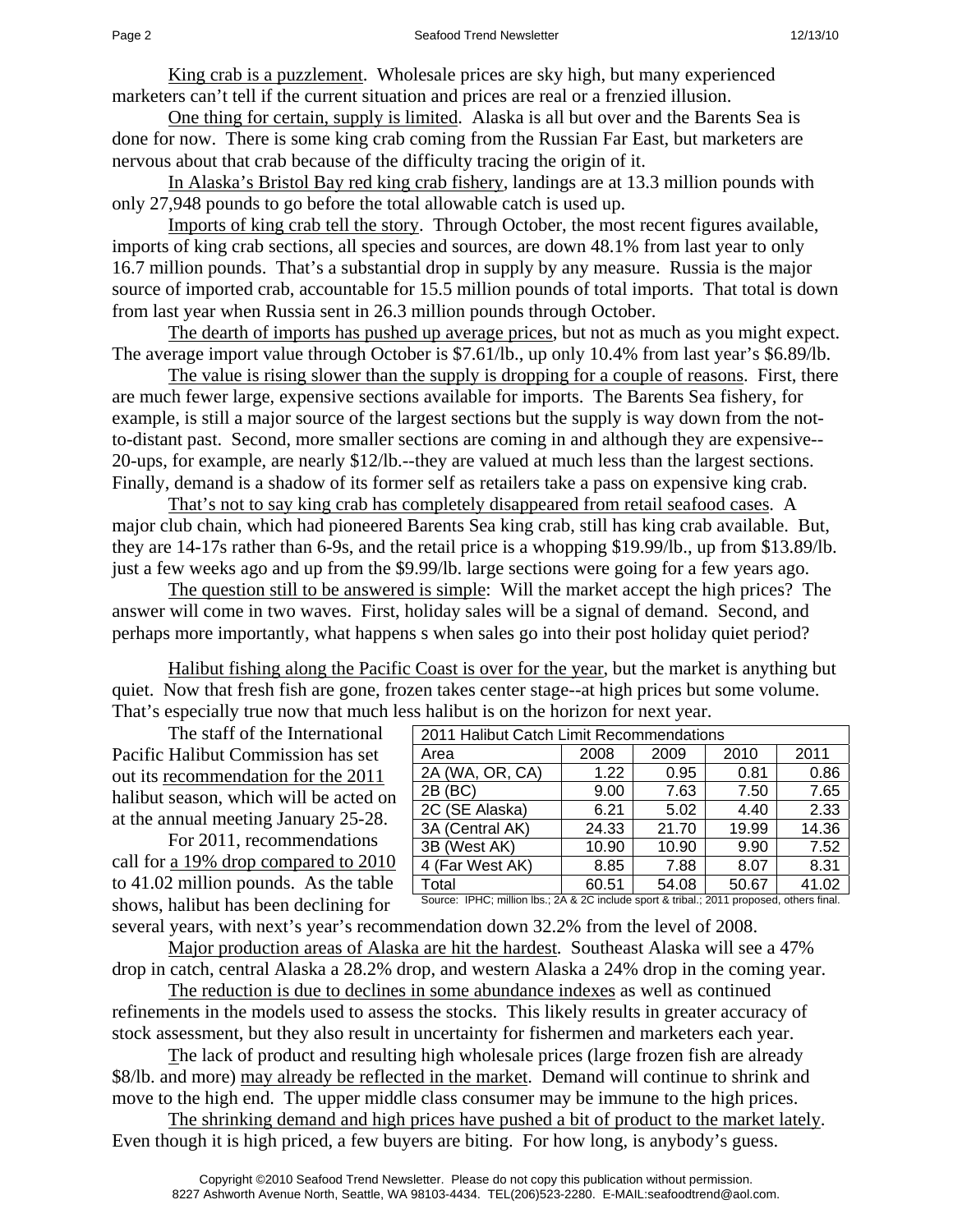Gulf of Mexico shrimp is a scarce commodity that, along with imported shrimp, is seeing higher prices. Shrimp of all forms remains a good buy in today's market, and Gulf of Mexico shrimp should continue to garner strong prices for the rest of the year thanks to holiday demand.

 After a bump in landings last October, the Gulf of Mexico shrimp catch has come back to more typical levels. October saw only 13.3 million pounds of shrimp delivered by Gulf shrimpers, down 15.8% from last year but only 4.3% below October 2008.

| <b>Gulf of Mexico Shrimp Trends</b> |        |        |        |  |
|-------------------------------------|--------|--------|--------|--|
|                                     | 2008   | 2009   | 2010   |  |
| October Catch                       | 13.9   | 15.8   | 13.3   |  |
| Jan-Oct Catch                       | 81.7   | 114.6  | 72.3   |  |
| Ex-Vessel \$/lb.                    | \$3.31 | \$2.74 | \$4.03 |  |
| Wholesale \$/lb. Whites             | \$5.96 | \$3.37 | \$6.06 |  |
| Wholesale \$/lb. Browns             | \$5.79 | \$3.75 | \$5.76 |  |

Source: NMFS; millions of lbs. and \$/lb; average prices for October..

Cumulative landings, however, are still well below both last year and the year before. The 72.3 million pounds landed to date this year is 36.9% below last year, 11.5% below 2008.

 That goes a long way in explaining the strong prices at both ex-vessel and wholesale levels. Shrimpers are averaging \$4.03/lb. for their shrimp, 47.1% higher than last year.

What's happening is that all sizes of shrimp are in demand because they are short. Larger shrimp have been seeing stronger prices for some time, but now smaller shrimp are enjoying the same. In just about every part of the Gulf, the smallest shrimp, 41/50s, are up over last year.

Wholesale demand for Gulf shrimp is strong because supply is short. It's surprising, really, how extensive the retail market for Gulf shrimp has become during the recession. While retail prices are steep (\$8/lb. for some sizes), demand is strong enough that product is moving.

Strong demand has resulted in high wholesale prices. The average price for Gulf whites, for example, was \$6.06/lb. in October, well above the \$3.37/lb. average of last year. The same for Gulf browns, which went for \$5.76/lb. on average compared to only \$3.75/lb. last year.

 What seems to be happening is that demand for Gulf of Mexico shrimp is increasing and making up ground lost in the throes of the recession last year. Wholesale prices, as with exvessel prices, are now getting back to, or rising slightly above, the average prices in 2008.

Shrimp imports are holding steady as major suppliers keep the product moving to the

Shrimp Imports

U.S. As the recession begins to fade, shrimp are bringing higher prices. They are holding, too.

 Where September imports, at 121.5 million pounds, were off a half million pounds from the previous year, October may have shown some momentum building. Imports hit 135.3 million pounds, up 1.6 million pounds from 2009. Slowly, more shrimp is coming.

Through October, shrimp imports are essentially even with the previous year but still \$/lb. Value  $\frac{1}{3.26}$  \$3.26 \$3.10 \$3.36 Source: NMFS; millions of lbs. & \$, except \$/lb.

have some work to do to catch up with 2008. But the shrimp coming in is gaining in value. A pound of imported shrimp was worth \$3.36/lb. in October, a nice 8.4% gain over 2009 and even a worthwhile 3.1% gain over 2008.

 That translated into a total cumulative value for imported shrimp of \$3.3 billion, up 8.4% as well. Even as supply inches up, demand seems to be growing faster, pushing up prices. That's because shrimp, even at current strong prices, is a good value compared to other shellfish such as king and snow crab. That should mean strong holiday sales through January at least.

| Top Ten U.S. Shrimp Imports |           |       |       |       |  |
|-----------------------------|-----------|-------|-------|-------|--|
| Rank                        | Country   | 2008  | 2009  | 2010  |  |
| 1.                          | Thailand  | 322.6 | 333.1 | 354.0 |  |
| 2.                          | Ecuador   | 103.6 | 112.2 | 122.4 |  |
| 3.                          | Indonesia | 164.3 | 133.1 | 112.2 |  |
| 4.                          | China     | 88.7  | 75.9  | 82.3  |  |
| 5.                          | Vietnam   | 81.5  | 74.7  | 81.1  |  |
| 6.                          | India     | 27.8  | 37.0  | 49.3  |  |
| 7.                          | Malaysia  | 52.8  | 32.4  | 43.0  |  |
| 8.                          | Mexico    | 53.0  | 70.7  | 39.1  |  |
| 9.                          | Honduras  | 9.6   | 12.6  | 17.5  |  |
| 10.                         | Guyana    | 17.2  | 17.5  | 15.6  |  |

October Volume | 144.5 | 133.7 | 135.3<br>Jan-Oct Volume | 1.021.5 | 991.4 | 992.7 Jan-Oct Volume 1 1.021.5 991.4 992.7 Total Value  $\left| \frac{183.334.7}{183.075.6} \right| \frac{183.333.2}{2}$ 

2008 2009 2010

Source: NMFS; million lbs., Jan-Oct

Current wholesale demand should continue to attract more shrimp production from foreign suppliers. If import supplies increase slowly, prices are very likely to continue moving up at a brisk pace as other shellfish supplies fall short.